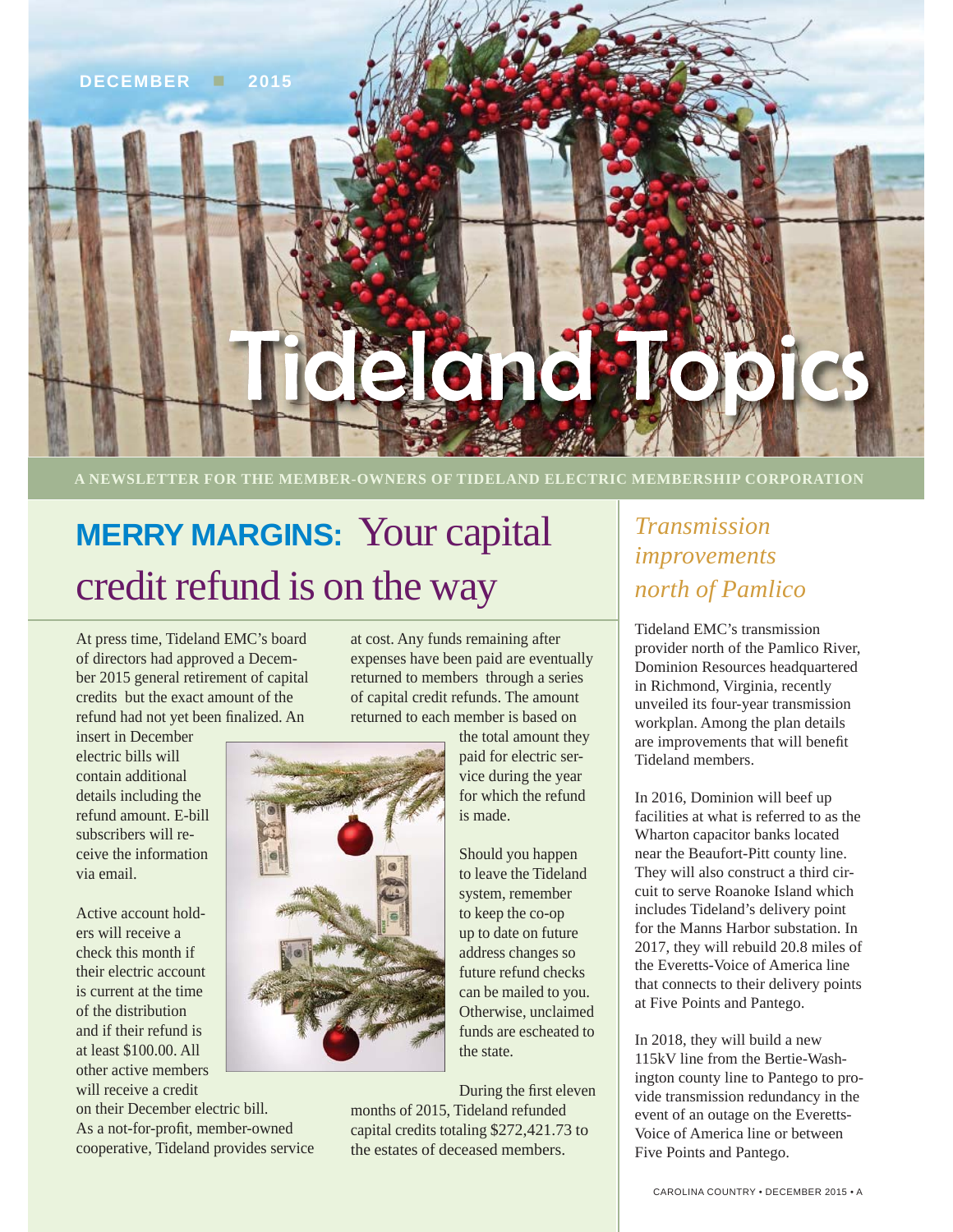

**Right of Way Maintenance Update**

Tideland has hired Lucas Tree Experts to trim trees in our right of way. During December they will be working along the Pamlico Beach circuit that originates at our Sidney substation. They will be focusing on the Wrights Creek Road area towards Old Pamlico Beach Road (east & west) and all side roads in between.

Mowing crews will be working on the Lowland circuit. Areas include Spring Creek and Tetterton roads and along Hwy. 33 towards Hobucken and Lowland.

## *Message to our Member-Owners:* **WPCA credit keeps rates low as winter approaches**

**By Paul Spruill** Chief Executive Officer and General Manager

**The cooperative's wholesale power cost adjustment (WPCA) credit rose to an eight month high in November.** 

These consumer-friendly credits have largely been possible due to favorable natural gas prices and continuing stable market conditions.

As we approach the end of our fiscal year, we are cautiously optimistic that the WPCA will remain a credit or zero until spring of 2016. Nevertheless, we are mindful that

any number of factors, including weather, can impact market conditions and ultimately impact cost of service.

While kilowatt hour rates are indeed important, the best way to lower energy bills is through efficiency and thermostat controls. During winter we recommend keeping your heating thermostat at 68°F, minimizing the use of electric space heaters, and closing fireplace dampers when not in use. Make sure crawlspace vents and storm windows are properly closed.

To ensure no surprise winter bills, enroll in our "high energy use" text and email alerts. Simply set a daily energy cost goal and if you should happen to exceed it, a text or email will be sent to you so you can track down any high energy culprits. To sign up for this and other account alerts log on to the member portal which you may access at www. tidelandemc.com.

| <b>RESIDENTIAL RATE 1</b>                | <b>Nov-2013</b> | Nov-2014 | Nov-2015 |
|------------------------------------------|-----------------|----------|----------|
| <b>Kilowatt hours</b>                    | 1,200           | 1,200    | 1,200    |
| <b>Basic facilities</b>                  | \$25.00         | \$25.00  | \$25.00  |
| kWh (winter rates)                       | \$132.32        | \$126.96 | \$126.96 |
| Wholesale power cost adjustment          | $-55.97$        | $-53.80$ | $-56.67$ |
| <b>NC REPS</b>                           | \$0.09          | \$0.09   | \$0.09   |
| NC sales tax (3% in 2013; 7% since 2014) | \$4.54          | \$10.37  | \$10.17  |
| <b>TOTAL</b>                             | \$155.98        | \$158.62 | \$155.55 |

## *Give a H.U.G. this Christmas*

Want to brighten the Holiday Season for someone special? Give a H.U.G. A home utility gift! Want to brighten the Holiday Season for someone special? Give a<br>H.U.G. A home utility gift!<br>We'll be glad to credit any Tideland EMC member's account in the

gift amount of your choice. Gifts must be paid in full with cash, check or credit card.

We'll also provide you with a special holiday greeting card to notify the recipient of your gift. Call 1.800.637.1079 for details or visit any Tideland office.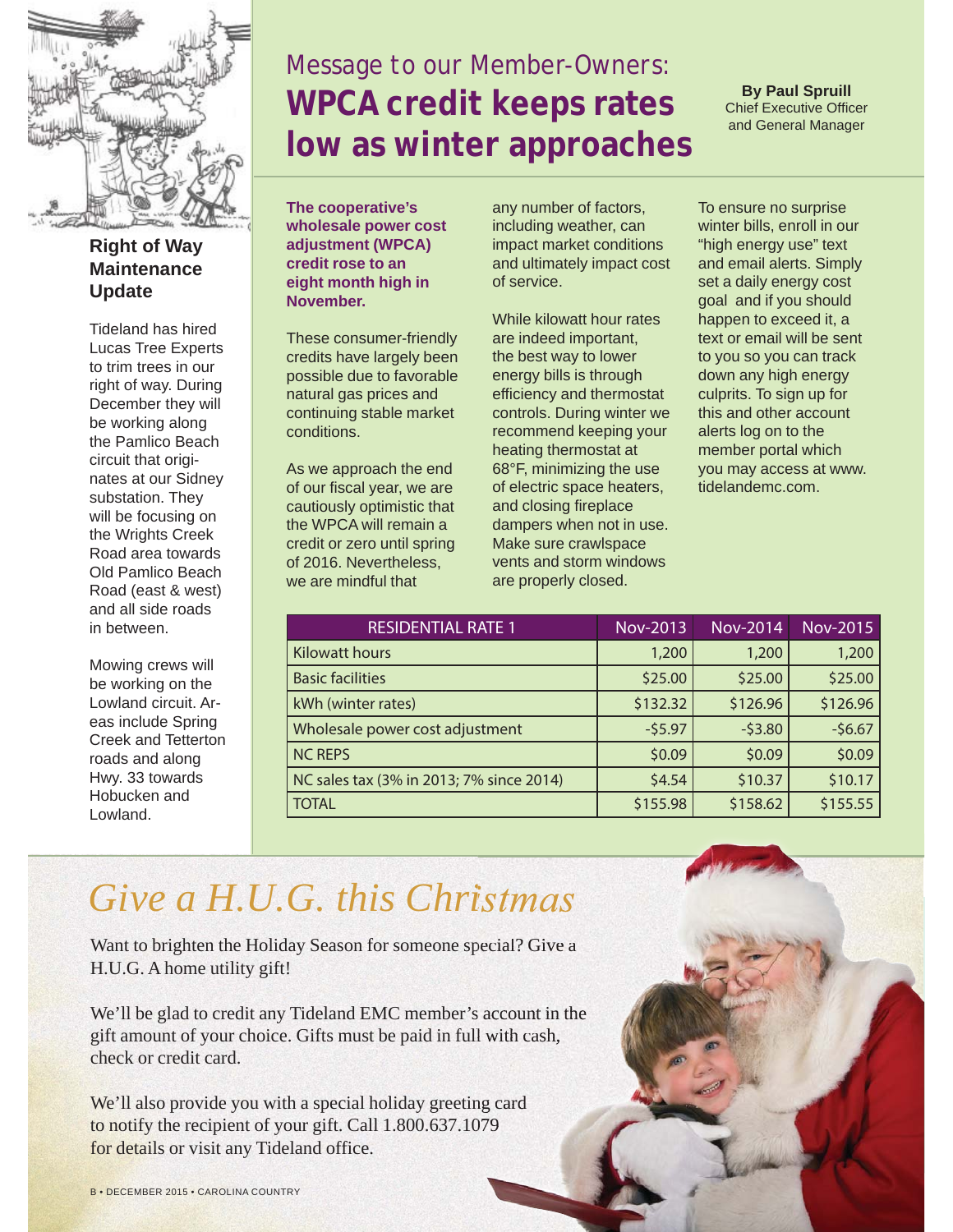## **Holiday Decorations Could Inflate Your Electric Bill**

Dicken's "Christmas Carol" is a cautionary tale and while we're certainly not humbugging the holidays remember many small things can add up to a high electric bill. Consider limiting the use of inflatable yard ornaments and Christmas lighting to a select few hours daily. Use Energy Star flood lights for additional savings. Give L.E.D. Christmas lights a try. They use 90 percent less energy than conventional light strands. And remember to practice good electrical safety by thoroughly inspecting extension cords and never overload an electrical outlet.



How much can you reduce heating bills this winter by keeping your thermostat at 68° F?

**If usual setting 12% is 70°**

**If usual setting 24% is 72°**

**If usual setting 36% is 76°** 

**If usual setting 54% is 78°** 

## And County family county a hot idea made hotter buy a qualifying heat pump water heater **winner**

Purchase a qualifying Energy Star heat pump water heater electric bill credit from Tideland EMC. For program details and to obtain a rebate form go to: www.tidelandemc.com/ my-residence/products-services/rebates-incentives from the retailer of your choice and you could receive a \$300

Real People. Real Power. www.tidelandemc.com



CAROLINA COUNTRY \* DECEMBER 20